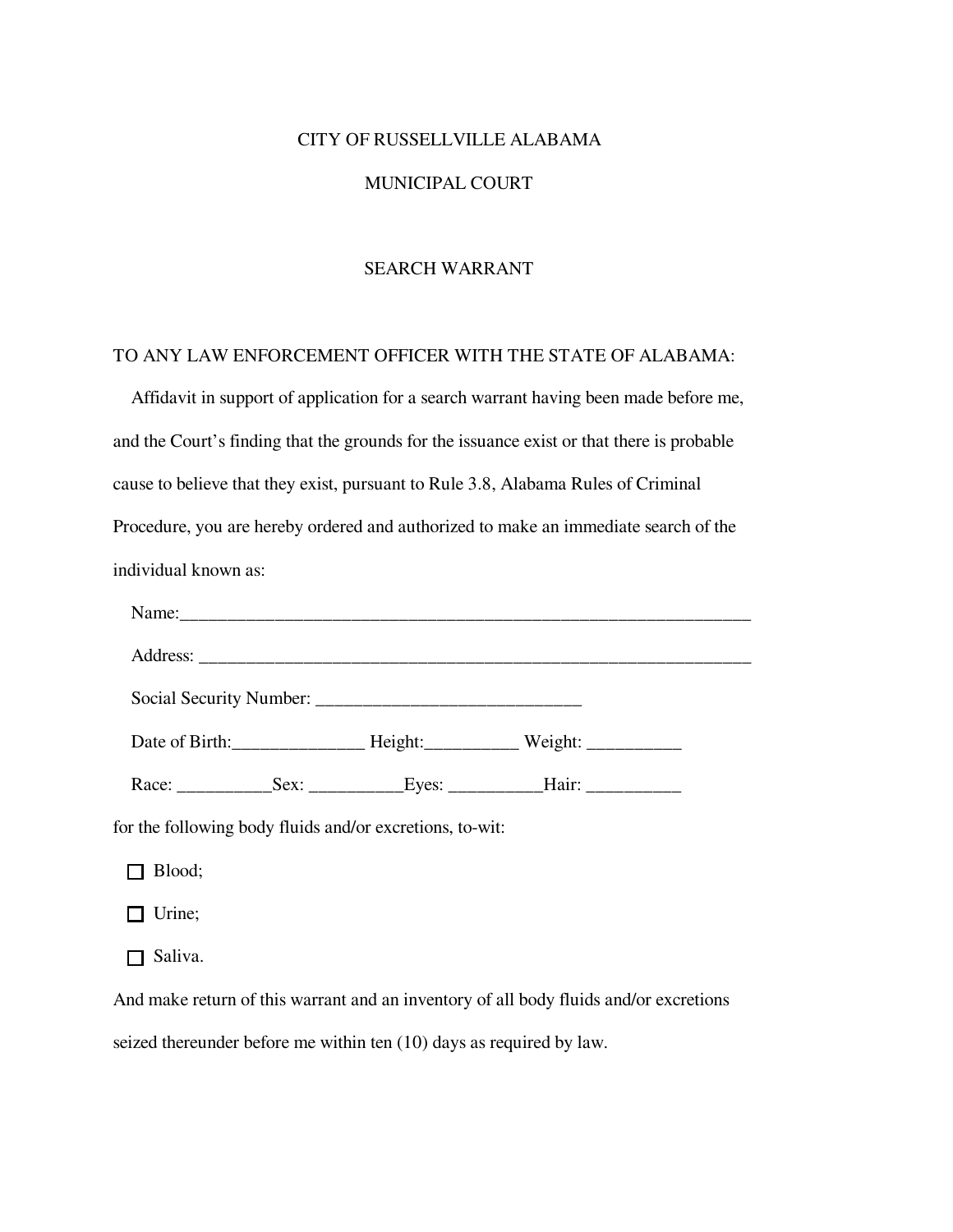$\Box$  This warrant may only be executed

 $\Box$  in daytime between the hours of \_\_\_\_\_\_\_\_\_\_ a.m./p.m. and \_\_\_\_\_\_\_\_\_\_ a.m./p.m.

 $\Box$  The Court finds probable cause to believe that a night search is necessary, and this

warrant may be executed at any time of the day or night.

ISSUED TO: \_\_\_\_\_\_\_\_\_\_\_\_\_\_\_\_\_\_\_\_\_\_\_\_\_\_\_\_\_\_\_\_\_\_

Of RUSSELLVILLE POLICE DEPARTMENT

at \_\_\_\_\_\_\_\_ o'clock a.m./p.m. this \_\_\_\_\_\_\_\_\_\_\_ day of \_\_\_\_\_\_\_\_\_\_\_\_\_, 20  $"$ .

\_\_\_\_\_\_\_\_\_\_\_\_\_\_\_\_\_\_\_\_\_\_\_\_ **Judge**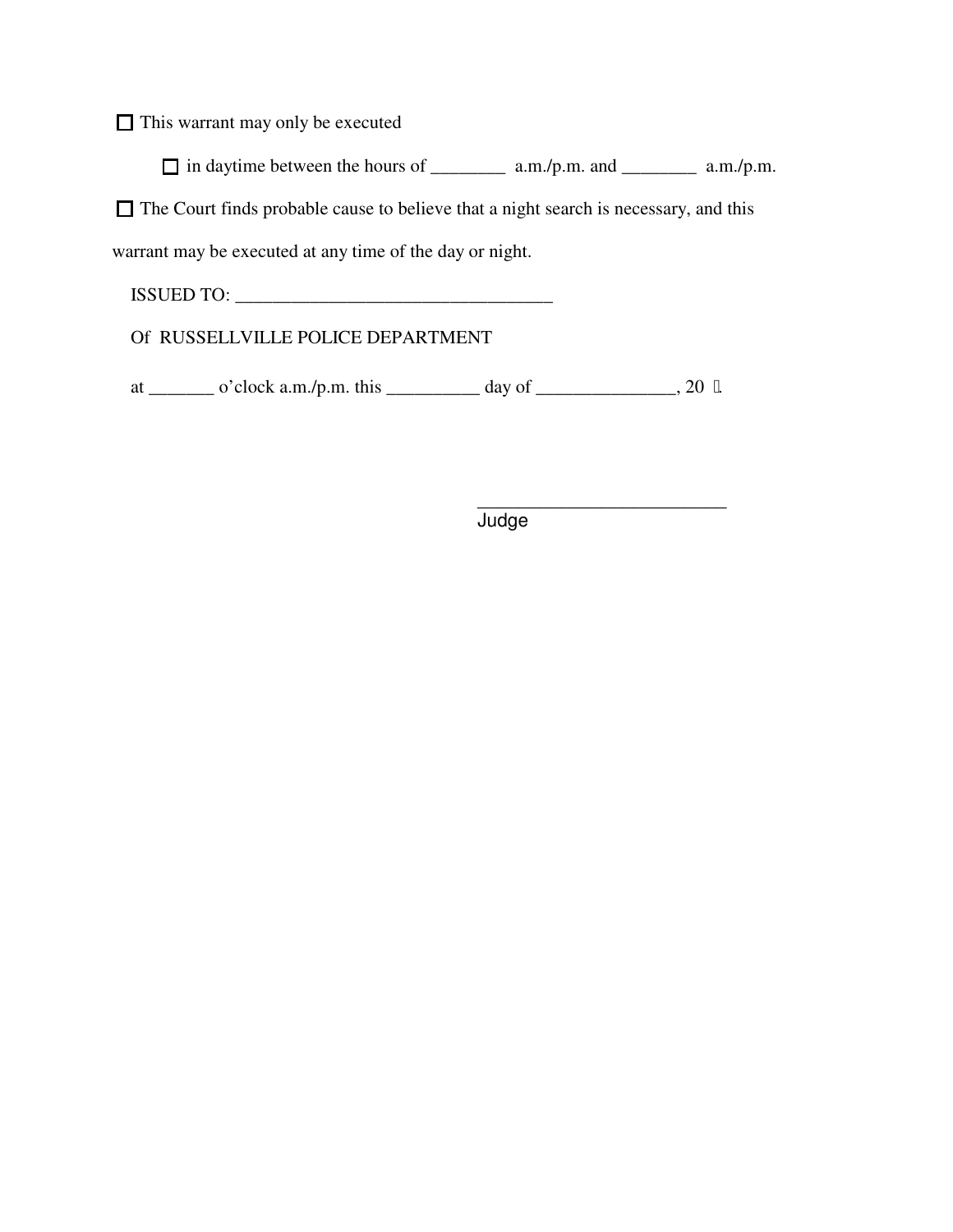### CITY OF RUSSELLVILLE ALABAMA

### MUNICIPAL COURT

### COURT ORDER

 Pursuant to a Search Warrant supported by sworn affidavit issued by this Court for a sample of body fluid and/or excretions of the individual known as:

IT IS HEREBY ORDERED THAT medical personnel of Russellville Hospital

Shall assist Officer \_\_\_\_\_\_\_\_\_\_\_\_\_\_\_\_\_\_\_\_\_\_\_\_\_\_\_\_\_\_\_.

By providing qualified personnel to draw an amount of blood, and/or collecting an amount of urine or saliva, sufficient for testing purposes using generally accepted medical practices in accordance with individual's health and well being.

 FURTHER, IT IS HEREBY ORDERED THAT said medical personnel shall utilize whatever force is reasonably necessary to secure the necessary body fluids. Refusal or lack of consent by the individual shall not affect this Order.

\_\_\_\_\_\_\_\_\_\_\_\_\_\_\_\_ \_\_\_\_\_\_\_\_\_\_\_\_\_\_\_\_\_\_\_\_\_\_\_\_\_\_\_ Date Judge

\_\_\_\_\_\_\_\_\_\_\_\_\_\_\_\_ \_\_\_\_\_\_\_\_\_\_\_\_\_\_\_\_\_\_\_\_\_\_\_\_\_\_\_ Time Court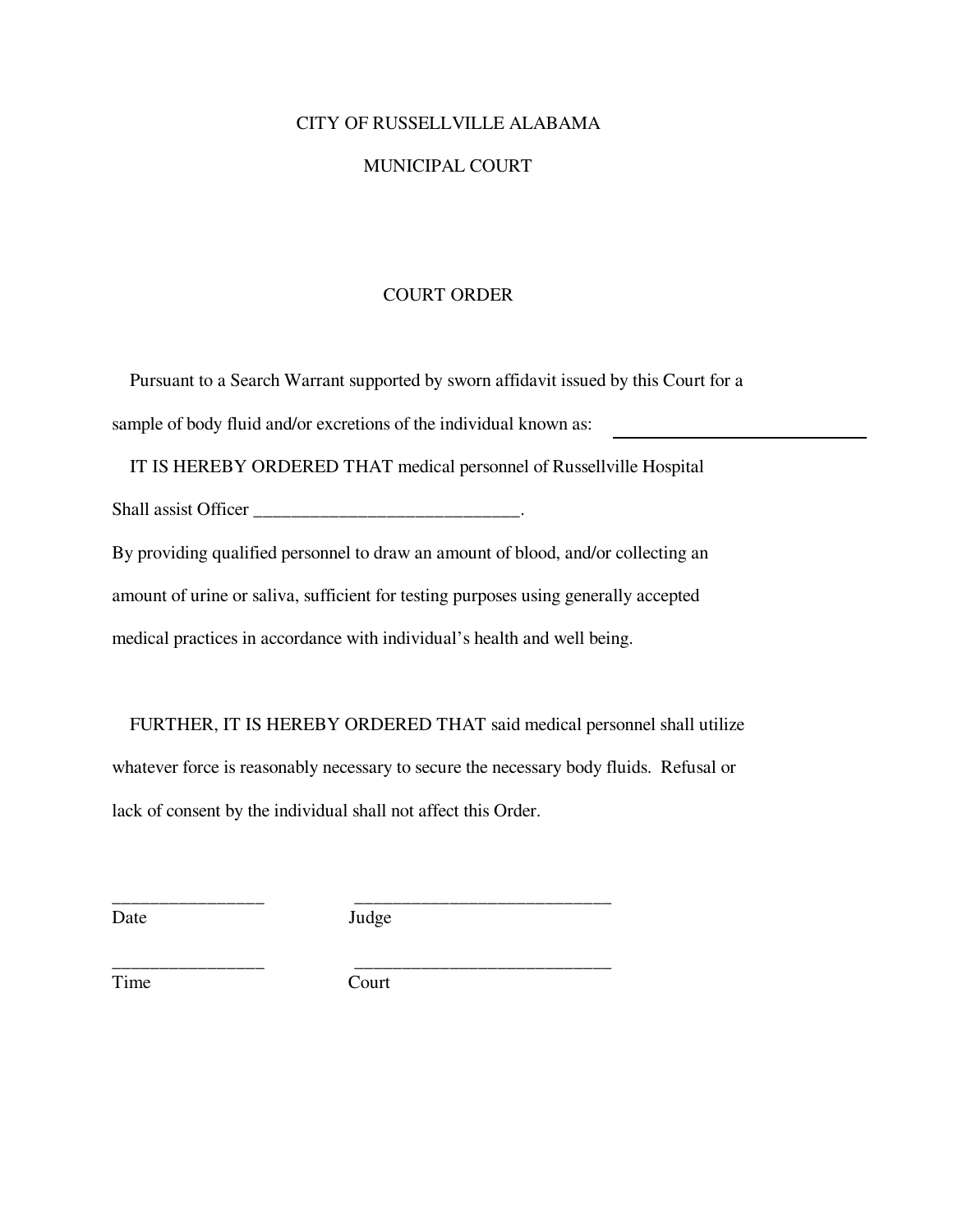## RETURN AND INVENTORY

| I certify that I executed the foregoing Search Warrant as directed therein by searching  |
|------------------------------------------------------------------------------------------|
| the person therein described at _________ o'clock $a.m./p.m.$ __________________, 20" ", |
| and:                                                                                     |
| seized the following described body fluids and/or excretions:                            |
| Blood,                                                                                   |
| $\Box$ Urine,                                                                            |
| $\Box$ Saliva.                                                                           |
|                                                                                          |
| 20 "                                                                                     |
| copy of warrant and endorsed copy of inventory left in accordance with Rule 3.11         |
| (a), Alabama Rules of Criminal Procedure.                                                |
|                                                                                          |

Date:\_\_\_\_\_\_\_\_\_\_\_\_\_\_\_\_ \_\_\_\_\_\_\_\_\_\_\_\_\_\_\_\_\_\_\_\_\_\_\_\_\_\_\_\_\_\_\_

Signature of Law Enforcement Officer

\_\_\_\_\_\_\_\_\_\_\_\_\_\_\_\_\_\_\_\_\_\_\_\_\_\_\_\_\_\_\_

RUSSELLVILLE POLICE DEPT. Title & Agency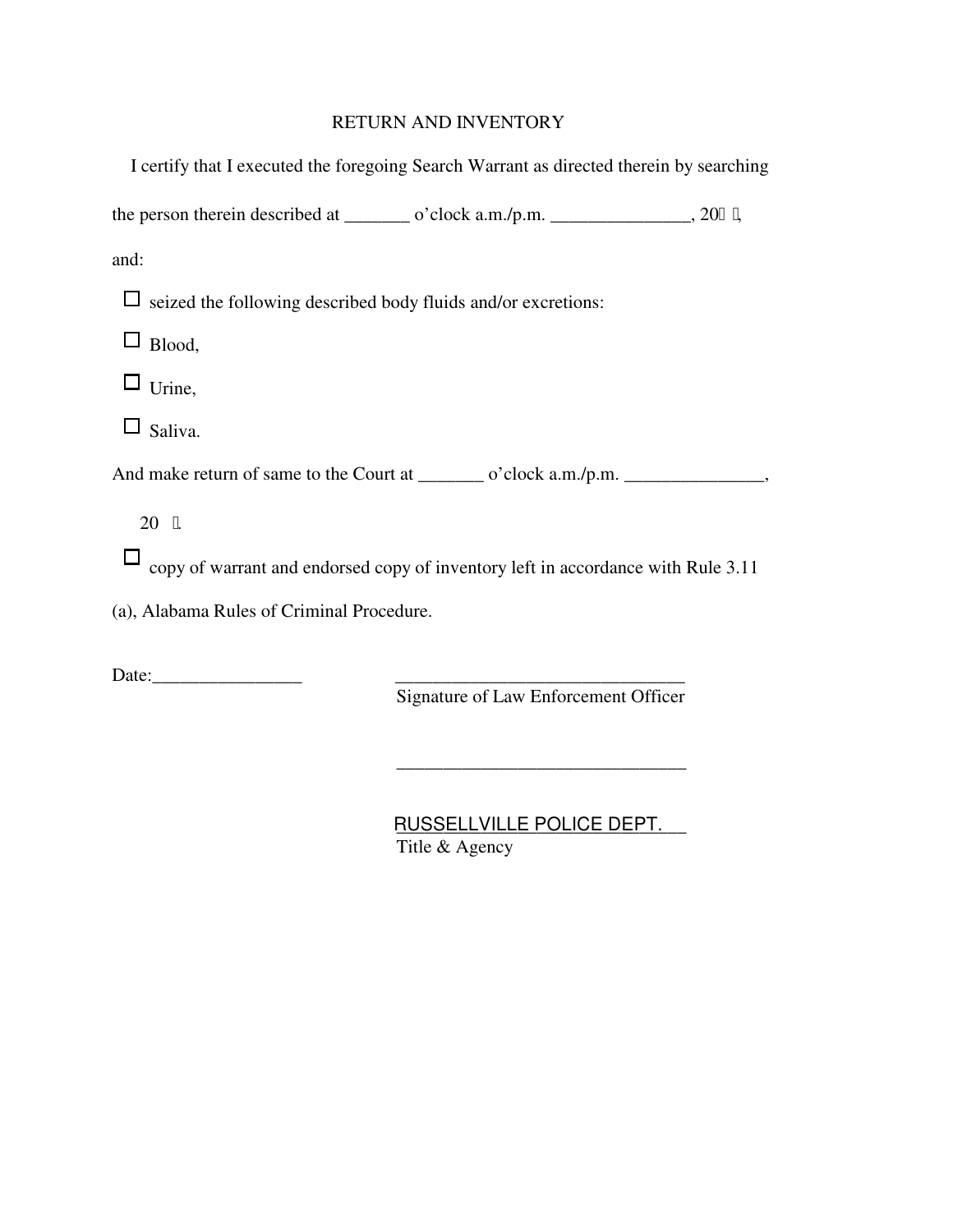### **RECEIPT**

I acknowledge receipt of return of the foregoing Search Warrant and all items, if any,

noted on the foregoing inventory, at the date and time noted above.

Date:\_\_\_\_\_\_\_\_\_\_\_\_\_\_\_\_ \_\_\_\_\_\_\_\_\_\_\_\_\_\_\_\_\_\_\_\_\_\_\_\_\_\_\_\_\_\_\_

Judge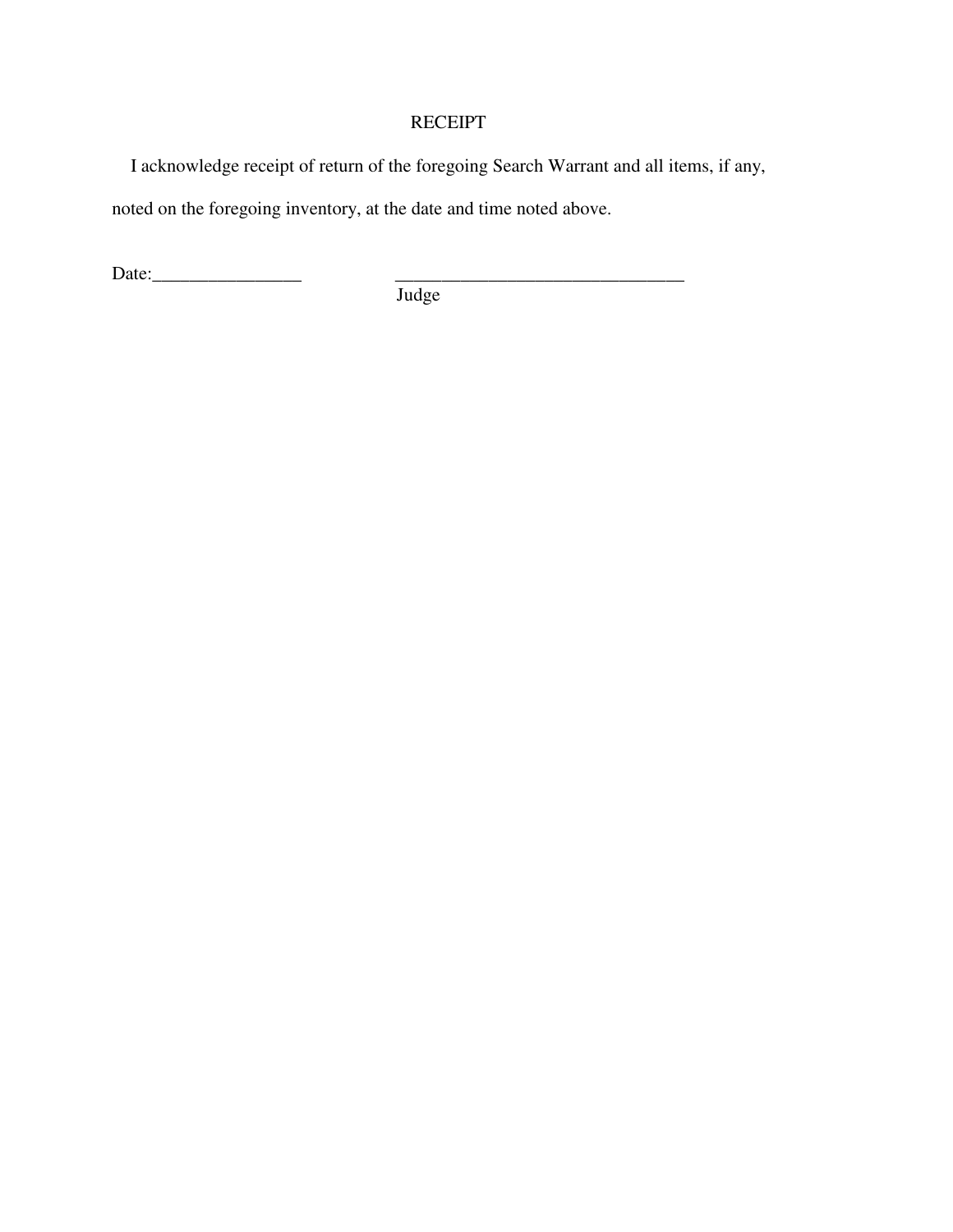# THE STATE ALABAMA

## FRANKLIN COUNTY

## IN THE MUNICIPAL COURT OF THE CITY OF RUSSELLVILLE

### AFFIDAVIT FOR SEARCH WARRANT

|                                         | a law enforcement officer with Russellville Police Department |                                                                                      |  |
|-----------------------------------------|---------------------------------------------------------------|--------------------------------------------------------------------------------------|--|
|                                         |                                                               | who personally appeared before the undersigned authority and being first duly sworn, |  |
|                                         |                                                               | deposes, affirms and says that he/she has and there is probable cause to believe and |  |
| affiant does believe that there is now: |                                                               |                                                                                      |  |
| $\Box$ alcohol                          |                                                               |                                                                                      |  |
| $\Box$ drugs                            |                                                               |                                                                                      |  |
| $\Box$ chemicals                        |                                                               |                                                                                      |  |
| $\Box$ intoxicants                      |                                                               |                                                                                      |  |
|                                         |                                                               | in the body of an individual person more particularly described as follows:          |  |
|                                         |                                                               |                                                                                      |  |
|                                         |                                                               |                                                                                      |  |
|                                         |                                                               |                                                                                      |  |
|                                         |                                                               |                                                                                      |  |
|                                         |                                                               |                                                                                      |  |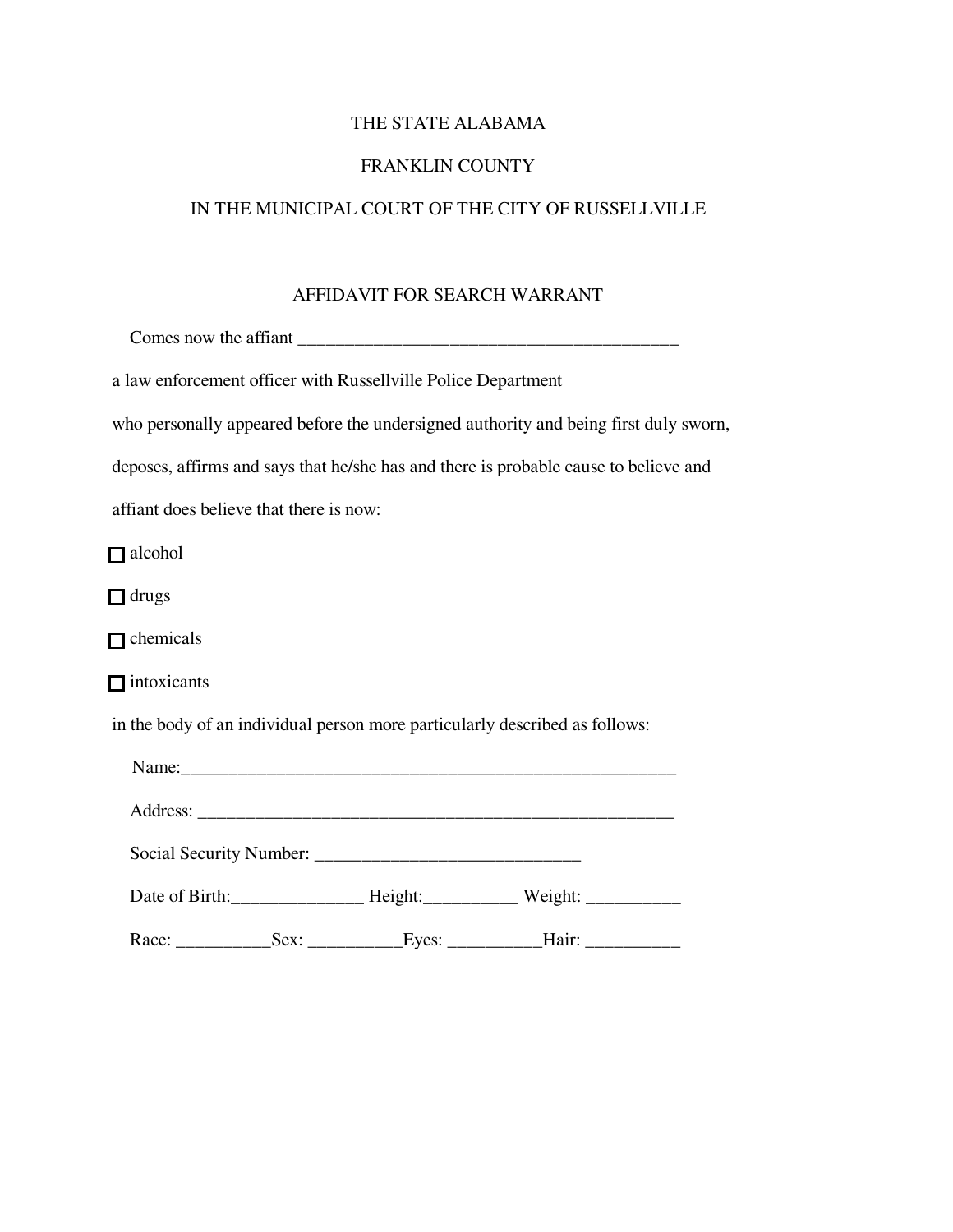Affiant states that there is probable cause to believe and affiant does believe that said body fluids contain evidence which tends to show that a crime has been committed and that the person named above committed the crime.

 Affiant has been a law enforcement officer for a period of \_\_\_\_ years and the information and observations contained herein were received and made in his/her capacity as an officer with the above named agency.

 On the \_\_\_\_\_ day of \_\_\_\_\_\_\_\_\_\_\_\_\_\_\_, 20 \_\_\_ at approximately \_\_\_\_\_\_\_\_\_\_ o'clock a.m./p.m. in Franklin County, Alabama, the affiant observed/received information as follows:

Acting on these observations, affiant conducted the following investigation:

 $\Box$  Administered the walk and turn test which the above described individual

 $\Box$  Passed  $\Box$  Failed